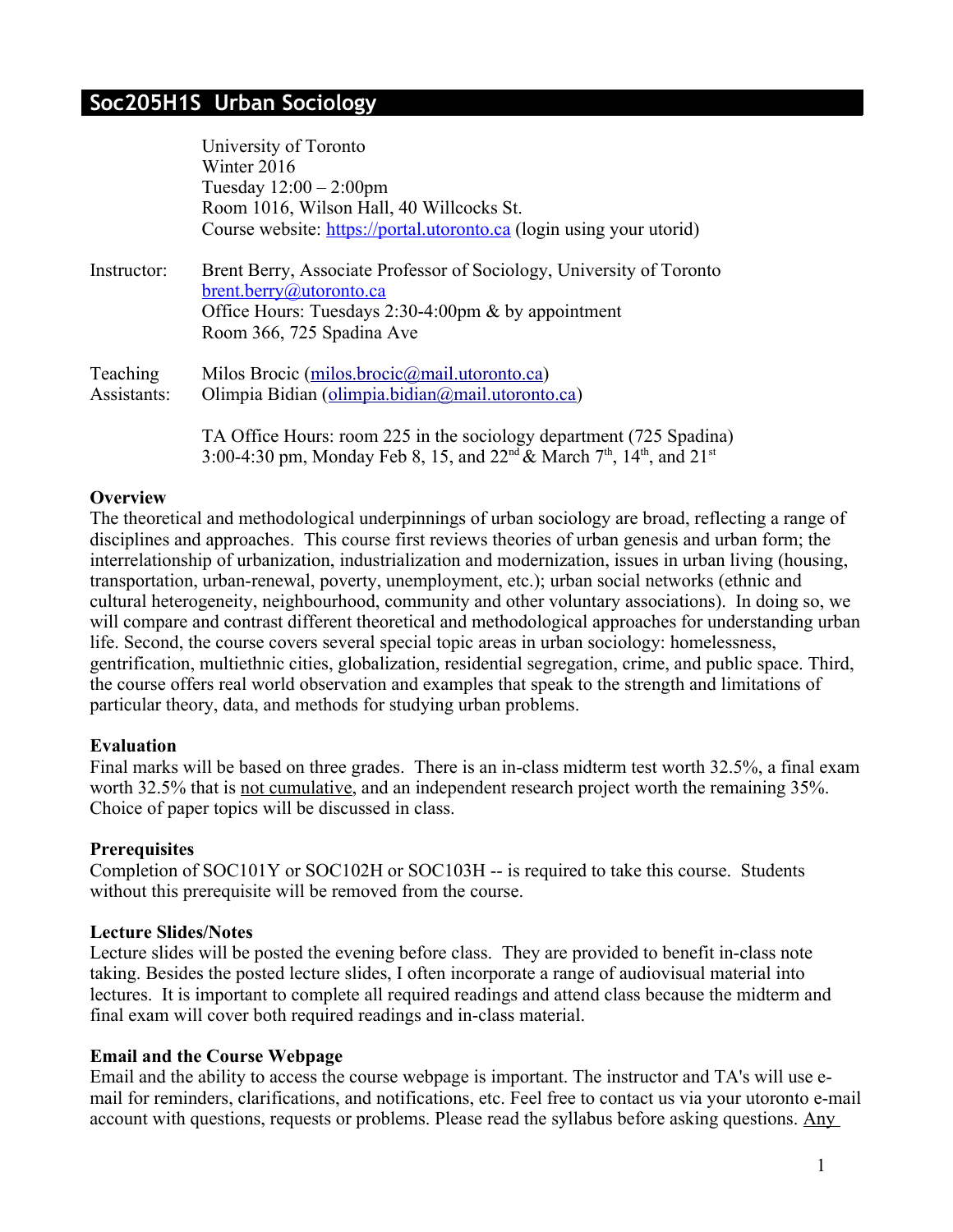#### email sent to the instructor or TA's should have Soc205H in the subject to ensure that it gets read.

#### **Accessibility Needs**

If you require accommodations or have any accessibility concerns, please visit *http://studentlife.utoronto.ca/accessibility* as soon as possible.

#### **Make-Up Tests**

Students who miss a test will receive a mark of zero unless **within three days** of the missed test he/she contacts the instructor requesting special consideration and explaining why the test was missed. The instructor or TA will communicate the time and location of the make-up test. In order to take the make-up test, students must bring **proper documentation from a physician or college registrar** to the make-up test.

- In case of **illness,** you must supply a duly completed **Verification of Student Illness** or Injury form (available at *www.illnessverification.utoronto.ca).* A doctor's note is not acceptable. The form must be placed in a sealed envelope, addressed to the instructor, and submitted when you take the make-up test.
- If a **personal or family crisis** prevents you from meeting a deadline, you must get a letter from your college registrar (it is a good idea anyway to advise your college registrar if a crisis is interfering with your studies). The letter must be placed in a sealed envelope, addressed to the instructor, and submitted when you take the make-up.

#### **Deadlines for Submitting Projects**

Late work will not be accepted without proper documentation from a student's physician or college registrar (described above). Such documentation does not guarantee acceptance of your work.

#### **Plagiarism**

Cheating and misrepresentation will not be tolerated. Students who commit an academic offense face serious penalties. Avoid plagiarism by citing properly: practices acceptable in high school may prove unacceptable in university. Know where you stand by reading the "Code of Behaviour on Academic Matters" in the Calendar of the Faculty of Arts and Science.

#### **Readings**

- Most readings are from our course textbook -- *Urban Canada: Sociological Perspectives* edited by Harry Hiller (3rd Edition, 2014), which can be purchased at the University Bookstore.
- The remaining readings are available as downloadable files on our course webpage
- Any readings listed as "supplemental" are NOT required reading. I have included them in case you wish to read further into a particular topic.

#### **Comments on Writing**

The instructor and TA's are willing to read over drafts of your work during visits to office hours. However, we are more able to help students who come early. All too often, papers are one or two drafts short of excellence when time expires. Revisions can make the difference between "C" and "A" work. We also encourage you to use the university's writing resources.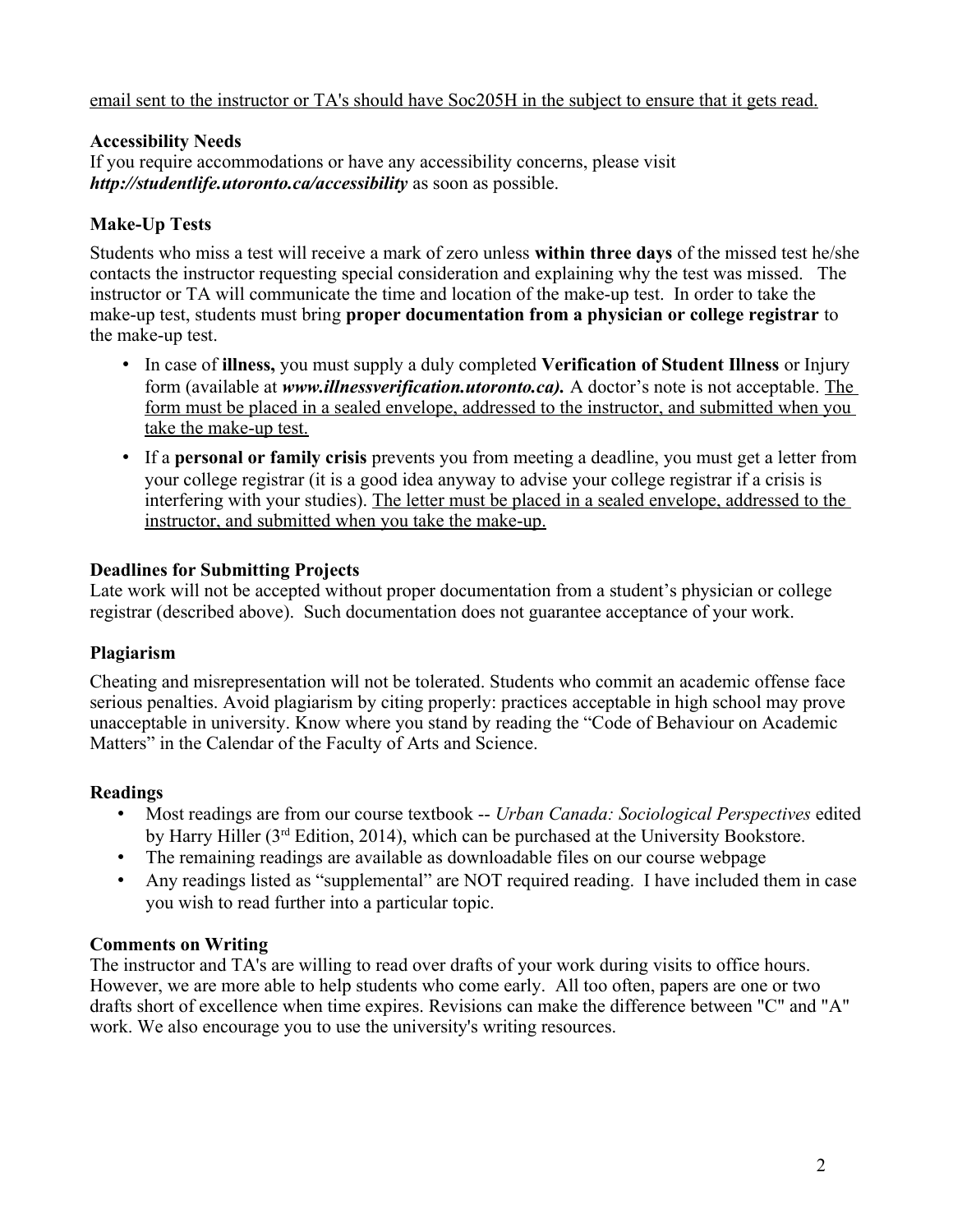## **Class Schedule**

## **Jan 12th -- Introduction, opening remarks, discuss syllabus and mutual expectations**

- We will begin with an overview on the history and development of urban sociology, and will discuss a range of issues to set the tone for the course.
- No readings for today's introductory lecture

#### **Jan 19th -- Canadian Urbanization in Historical and Global Perspective**

- Hiller, Harry. "Urbanization and the City" (Introduction, *Urban Canada*)
- Hiller, Harry. "Canadian Urbanization in Historical and Global Perspective" (Chapter 1, *Urban Canada*)
- Michelson, William "Boom Time for Urban Sociology" (short essay)
- Additional discussion of global urban problems; we will watch a short film about "shadow cities"

## **Jan 26th – Dynamics of Canadian Urbanization**

- Hiller, Harry. "The Dynamics of Canadian Urbanization" (Chapter 2, *Urban Canada*)
- Caulfield, John. "The Form of the City: The Case of Toronto" (Chapter 16, *Urban Canada*)

### **Feb 2nd – Perspectives for Analyzing and Interpreting Cities and their Inhabitants**

- Hannigan, John. "Analyzing and Interpreting the City: Theory and Method" (Chapter 3, *Urban Canada*)
- "Rural and Urban: Differences and Common Ground" (Chapter 4, *Urban Canada*)

#### **Feb 9th – Social Ties, Social Capital, and Community**

- Hampton, Keith. "Social Ties and Community in Urban Places" (Chapter 5, *Urban Canada*)
- Read "Gemeinschaft and Gesellschaft" entry from Wikipedia: [http://en.wikipedia.org/wiki/Gemeinschaft\\_and\\_Gesellschaft"](http://en.wikipedia.org/wiki/Gemeinschaft_and_Gesellschaft)
- Read "community" entry from Wikipedia:
- <http://en.wikipedia.org/wiki/Community>

# **Feb 16th – Reading Week**

## **Feb 23rd – Midterm Test in class (2 hours)**

#### **March 1st – Poverty and Inequality in Canadian Cities**

- Zuberi, Daniyal. "Urban Inequality and Urban Social Movements" (Chapter 7, *Urban Canada*)
- Hulchanski, David J. 2010. "The Three Cities within Toronto: Income polarization among Toronto's neighbourhoods, 1970-2005."
- Watch NFB film "City Limits" (1971, 28 minutes)

## **Mar 8th – Immigration, Race, and Ethnicity in the City**

- Fong, Eric. "Immigration and Race in the City" (Chapter 8, *Urban Canada*)
- Buzzelli, M. 2001. From Little Britain to Little Italy: An urban ethnic landscape study in Toronto. *Journal of Historical Gerography* 27, 4, 583 – 587
- Short In-Class film (time permitting) *Flemingdon Park: The global village* 2002, audiovisual library (Media commons, 3rd floor, Robarts library), videocassette #00672, 46 minutes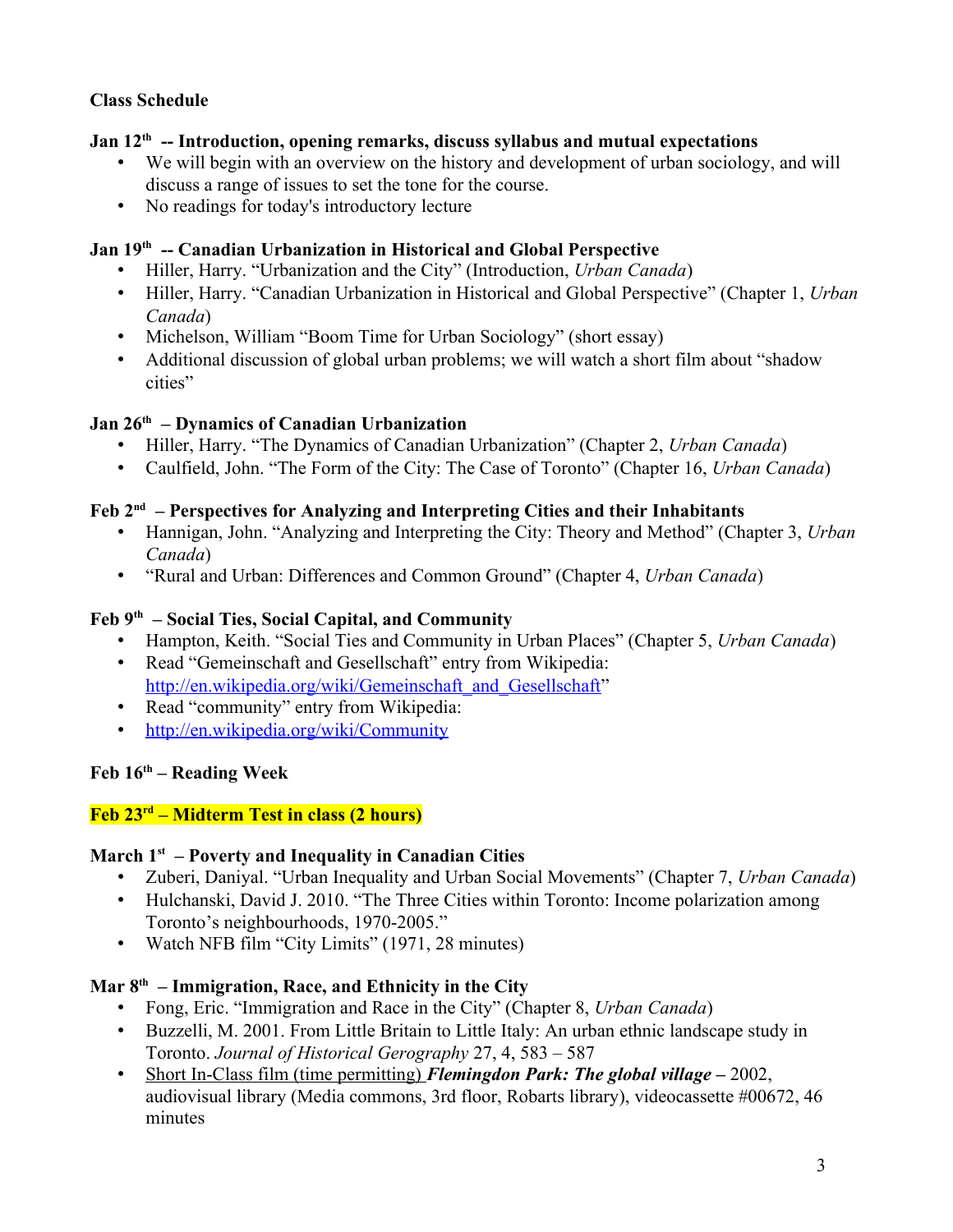# **Mar 15th – The New Urban Political Economy**

- Hannigan, John. "The New Urban Political Economy" (Chapter 12, *Urban Canada*)
- Patterson, Matt and Daniel Silver. 2015. "Turning the Post-Industrial City into the Cultural City: The Case of Toronto's Waterfront". *Routledge Companion to the Cultural Industries, Edited by Kate Oakley and Justin O'Connor*

Further reading (optional):

- Mommaas, Hans 2004. "Culture clusters and the post-industrial city: towards the remapping of urban cultural policy" *Urban Studies* 41(3) 507-532
- Michelson, William 2005 "The City as a Social Organization" from the first edition of *Urban Canada* (Ed. Harry Hiller).
- Stren, Richard, et al. 2010 (June) "Governance in Toronto: Issues and Questions" Discussion Paper #1, Cities Centre, University of Toronto. (11 pages)

# **Mar 22nd – Cities and Social Pathology**

# **\* projects due today (see handout instructions for how to turn it in)**

- Gillis, A.R. "Cities and Social Pathology" (Chapter 10, *Urban Canada*)
- Bannister, Jon and Nick Fyfe. 2001. "Fear and the City." *Urban Studies*, 38(5-6) 807 813
- Pain, Rachel. 2001. "Gender, Race, Age and Fear in the City" *Urban Studies* 38(5-6): 899 913
- Special Discussion: Gun violence in Toronto, The role of the media, television, and entertainment on our perceptions of crime and its urban dimensions?
- Short In-class Film (time-permitting): *Indian Posse: Life in Aboriginal Gang Territory (1999)*  40 min (audiovisual library 005358). A documentary of the lives of aboriginal youth in Winnipeg

# Mar 29<sup>th</sup> -- Consumer Society, Public Space and the Regulation of Visual Order in the City

- Bookman, Sonia. "Consumer Culture, City Space, and Urban Life" (Chapter 13, *Urban Canada*)
- Purcell, Mark 2013. "Possible Worlds: Henri Lefebvre and the Right to the City" *Journal of Urban Affairs* 36(1) 141-154.
- Special Discussion: Urban signage as a lens for social inquiry
- In-class film (time permitting) Parts of: *The Social Life of Small Urban Spaces* 1988 (50 min) An engaging and informative tour of the urban landscape, while exploring how it can be made more hospitable for those who must live in it. This film also shows what can be learned through systematic observation of people in urban environments.

# **April 5th – Sociology of Housing and Homelessness**

- Berry, Brent "Sociology of Housing and Homelessness". (Chapter 14, *Urban Canada*)
- Stephen W. Hwang. 2001. "Homelessness and Health." *Canadian Medical Association Journal* 164(1): 229-33.
- Ben-Shahar, Danny. 2007. "Tenure choice in the housing market: Psychological versus economic factors" *Environment and Behavior* 39: 841-858